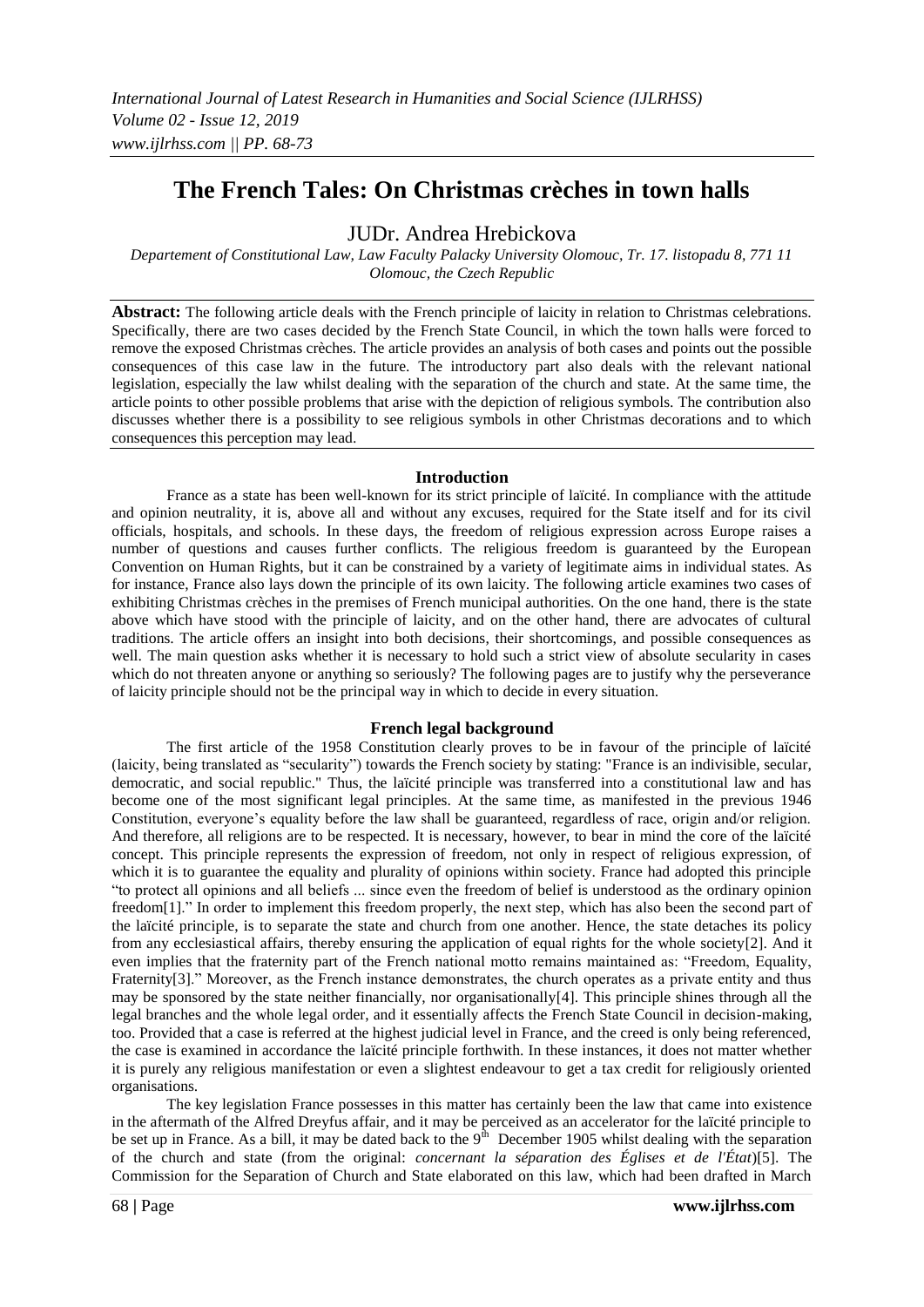# *Volume 02 - Issue 12, 2019*

# *www.ijlrhss.com || PP. 68-73*

1905. A debate took place in the Chamber of Deputies from the  $21<sup>st</sup>$  March to the  $3<sup>rd</sup>$  July 1905. The bill was subsequently discussed in the Senate within a month, and it passed on the 6<sup>th</sup> December 1905, and was proclaimed on the 9<sup>th</sup> December 1905. The actual deliberations on the law were, as evident from the proclaimed on the 9<sup>th</sup> December 1905. The actual deliberations on the law were, as evident from the aforementioned, rather time-consuming and demanding due to negative reactions, especially from the religiously faithful members of both French chambers. Nevertheless, Pope Pius X, who was opposing and criticising this law, directly emphasised that France had been violating the 1801 Concordat, known for containing a mutual agreement on a further financial assistance to the Churches by the State [of France] in exchange for the supervision of these Churches. And it used to be respected up to that point[6].

The primary principles are depicted in the first two paragraphs of the law. While the first guarantees the freedom of religion and the freedom of expression or worship of religion. All of this, indeed, with possible limitations which may be imposed by the law and intended to principally protect and maintain the public order. The second paragraph specifically contains a clear statement that "the Republic does not recognise, pay or support any particular religion." On that account, the idea of laïcité principle appeared for the first time, and consequentially it has been turned into a constitutional principle mirroring in the contemporary constitution of the Republic[7]. Furthermore, this paragraph also affirmed the obligation to withdraw all the state, regional, and municipal financial reserves which had been earmarked for the expenses or as financial support to any religious society.

For the cases determined by the French State Council, which are therefore the analysed samples in this paper, the fifth section of the law is crucial. The main part of the fifth section is Article 28 stating: "It is forbidden to set up or attach any religious symbol or emblem to public monuments or other public places in the future, except for buildings serving as churches, lands serving as grave sites in cemeteries, cemetery monuments, and sculptures, as well as museums and exhibitions." A public place has been comprehended as a piece of land or a place owned by the state, such as, for instance, the promenades, hospitals or schools[8].

This law stands as the most general regulation which is mainly supplemented by more concrete directions or guidelines. For example, areas related to the medical staff or public schools are continuously being modified. In 2003, a commission[9] was formed in order to investigate compliance with the principle of laïcité in the public space. According to the commission's findings, there has been a need for further legal regulations so that the principle of laïcité may be observed more consistently in France. Thus, the Republic of France restricts public officials in their religious freedom, and continually adopts further measures which are expected to result in a fulfilment of the church and state separation.

# **Two cases as decided by the French State Council**

In 2016, the State Council ruled in two gripping cases of displaying the Christmas the crèches, the socalled Nativity Scene, in town halls. Both these cases took place in 2012 and the Federation of Freethinkers (La Fédération de la libre pensée), whose members protested against such public displays, took part in both cases. According to their stances, it is a stricto sensu religious symbol. These two cases have commenced a placid "war", sometimes nicknamed as a "cribs war".

The first decision[10] concerned the town hall in Melun. At the beginning, it denied a request from the Federation of Freethinkers of the Seine-et-Marne to remove the crèche exposed in a niche below the porch connecting the garden of the town hall with its main courtyard. The town hall refused to accept this request and so the Federation turned to the Melun Administrative Court. Inasmuch as the suit was rejected as well in the 2014 judgment, the matter was brought to the Administrative Court of Appeal in Paris. This court reversed the decision of the first instance court, and ruled in favour of the Federation and, at the same time, abolished not only the previous decision of the administrative tribunal but also the former decision of the Melun town hall. Against this decision, the town of Melun filed a cassation complaint addressed to the State Council to issue a judgment annulling the final say of the Administrative Court of Appeal. This complaint included a request towards the Federation to pay a financial compensation in the total of 6,000 euros.

In its decision, the State Council has referred to the first paragraph of the French Constitution, of which the pivotal point focuses on, among other things, the French principle of laïcité. As evident, this ruling was based on the 9<sup>th</sup> December 1905 law, namely Article 2 and 28. It has been especially the later one, Article 28, that prohibits any display of religious symbols in public areas. This limitation is primarily intended to ensure and provide people who work in public service and thus are being employed by the state as a whole with a religious neutrality, and it shall intensify the eventuality to keep the image of a secular country.

The State Council stated that there were some exceptions to the ban on the display of religious symbols in the public space. The court highlighted the fact that, in case of exhibition as such which was meant to serve the cultural and/or educational purposes, there was allowed to display these religious symbols in publicly accessible places. As for the crèches, as a particular religious symbol, the State Council then clarified: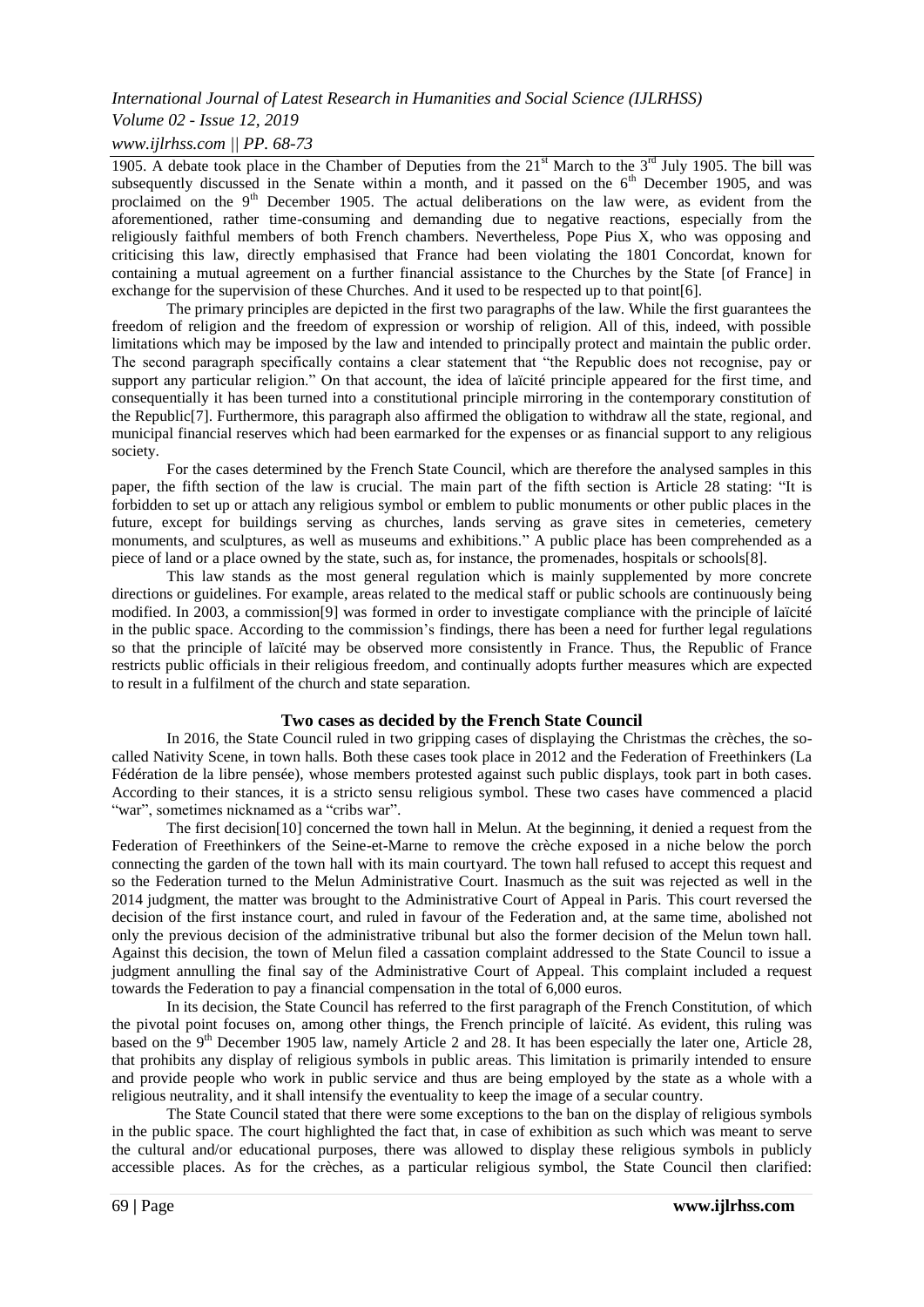#### *Volume 02 - Issue 12, 2019*

#### *www.ijlrhss.com || PP. 68-73*

"Christmas crèches stand for a number of meanings. They may be a scene counting among the Christian iconography, and thus it would be perceived as religious ab intra. On the other hand, it may be seen as part of decorations and illustrations that go hand in hand with the traditional end-of-year celebrations, and this would imply no religious message[11]."

Despite profound debates, the State Council did not have to ponder upon a deeper meaning of crèches. In the court decision reasoning, it has been delineated that when it comes to the crèche displaying in any public space under the auspices of public authority, there is no eventuality of thinking of the end-of-year celebrations, and therefore, there must be a certain religious symbolism for such activities. A possible proselytism by state officials is only marginally mentioned in this decision. The idea, however, was to be turned back soon, and it points at the fact that this religious symbol was exposed during the Christmas period, meaning that it is not likely to consider this an attempt to gain new members of the Church.

The State Council, at the conclusion of this first decision, took the Freethinkers group's point since they could, in the council's opinion, feel justly concerned about their rights and therefore it had been ruled in their favour and Melun's complaint had been rejected then. In addition, Melun had to pay the Federation 3,000 euros as to the winning side. This amount of money was meant to serve as a compensation for delays during the course of trial.

At first sight, the second decision[12] of the State Council may appear similar, it differs though. In the other case, the town of Vendée was concerned. The local branch of the Federation of Freethinkers demanded all the possible religious objects which might be associated with the end-of-year celebrations to be removed. As the town authorities rejected their complaint and the Christmas crèche was placed in the town hall lobby by December 2012, the Federation turned to the President of the General Council of Vendée. Nonetheless, he decided not to comply with the Federation, and on that account the Federation filled in a request to the federal court. The Nantes Provincial Administrative Court granted this motion in November 2014. However, the town that appealed to the Administrative Court of Appeal in Nantes opposed to its decision, and surprisingly the Court of Appeal ruled in favour of the town. Indeed, this resulted in another complaint to the French State Council by the Federation of Freethinkers, whose members, in addition to the abrogation of the aforementioned judgment, demanded an increased compensation payment of 5,000 euros from the town of Vendée.

Simultaneously, the State Council used the identical assessment logic and therefore once again, it stated that it had been a placement of religious symbols in a publicly accessible area where such exhibition shall be forbidden, as given by the precepts of the Constitution and the law on the separation of church and state. Yet this is a different case since before the Court of Appeal in Nantes, the crèche placement had been marked as a cultural expression regarding the end-of-year celebrations. The town hall claimed that the crèche installation was executed in the town hall only during December whilst serving as part of the family celebration events marking the Christmas time. Therefore, no display of proselytism, religious beliefs, or any other possible influence on citizens may be observed in this exposure. On the contrary, these celebrations should have connected citizens and were anticipated as religiously neutral. The Court of Appeal also confirmed this argumentation.

Despite both the statement of Vendée and the final say of the Appellate Administrative Court, the State Council again endorsed the Federation of Freethinkers and its complaints which met the criteria of the Council. Subsequently, when the Council cancelled the verdict as delivered by the Administrative Court of Appeal in Nantes, the case had to be returned to the lower instance for a further discussion. Moreover, an obligation was imposed on the town of Vendée to pay the Federation the sum of 3,000 euros as laid down because of delays and as it was the successful and prevailing side of this dispute.

It is undisguised that the State Council stood for the principle of laïcité without any possibility of changing its legal opinion. The fact that the State Council itself was the first to express the view perceiving the possibility to expose a religious symbol, for instance the Christmas crèches as in examined cases. The sine qua non, however, was the ability to prove that the item, as being located in a publicly accessible place administered by the state and its officials, would only serve as a cultural subject associated with the end-of-year celebrations. Consequently, in the following judgment, the council has diverged from the former statement and decided exactly the same, preserving its uncompromising stance and its previous legal opinion whilst relying again on the limitation and preservation of the laïcité principle. In the second ruling, it was clear that both the town and the Appellate Administrative Court did consider the Christmas crèche installation in the town hall just for the end of the year and for the purpose of expressing religious beliefs or sympathising with one concrete religion.

At the moment, it remains unanswered whether this matter shall be apprehended as a form of public proselytism or it shall be linked to celebrations with specific decorations. Therefore, the dispute may lie in the court association and by whom it shall be decided after all. The State Council, unambiguously as one of the highest courts in France, has failed in this case with argumentation grounds, and it has dealt with this outlined question completely wrong. On the one hand, it is certainly meritorious that the Council of State has a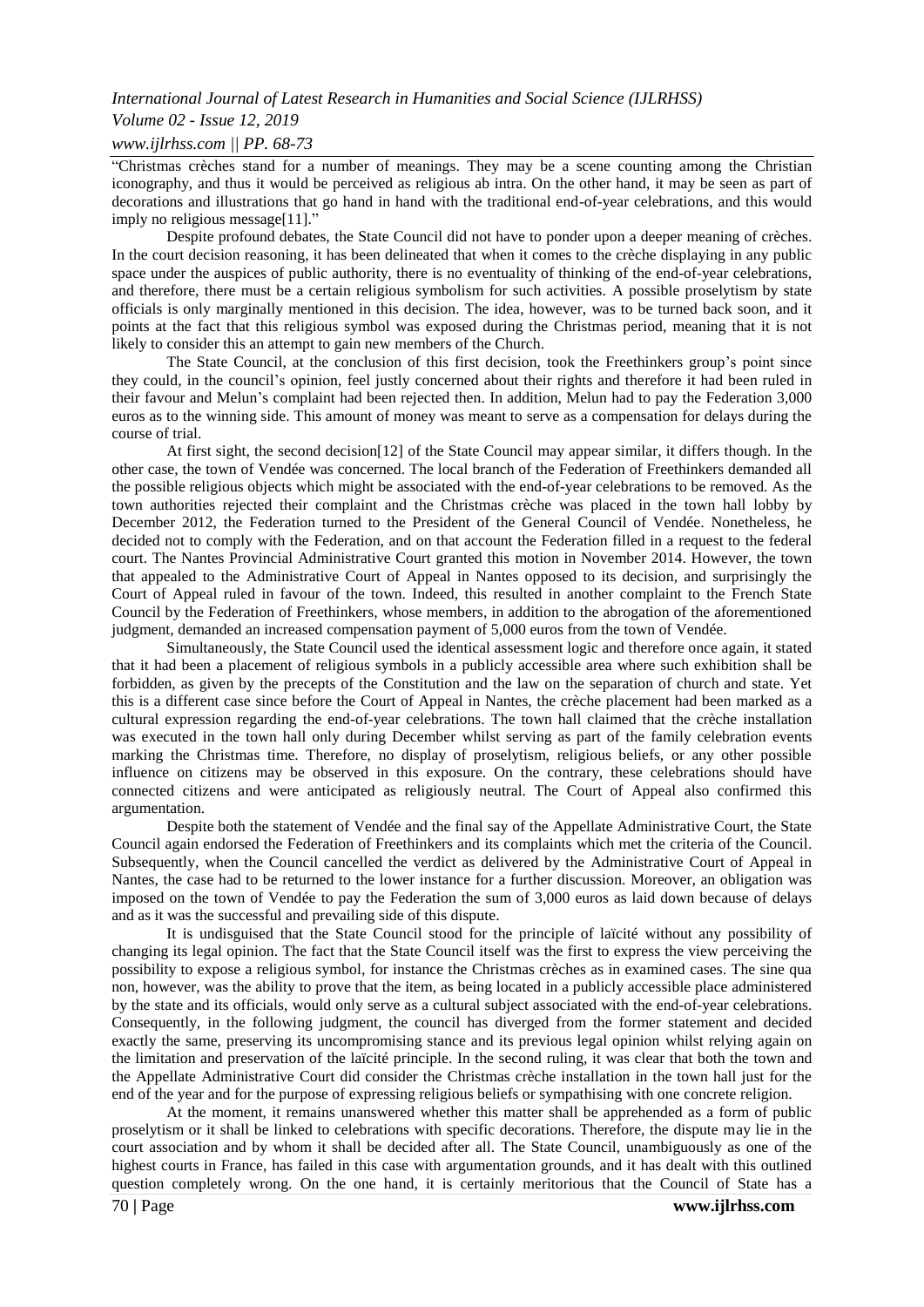#### *Volume 02 - Issue 12, 2019*

#### *www.ijlrhss.com || PP. 68-73*

predictable case-law and it contributes with a new judgment, and thereby being foreseeable in the near future. On the other hand, the State Council should not express any possibility of certain exceptions in its judgments; then in cases in which this possibility of exception from the decision-making practice occurs, this possibility cannot be completely ignored by the State Council and the court should decide in the light of the real background of the particular case or situation.

#### **Where do the next problems lie?**

A problem that may arise in the future is the utter unpredictability of judicial decisions in analogous matters. If the State Council, as one of the highest judicial authorities in the country, does not take a closer look at the reasons why the town authorities or officials are acting in this particular way, a credible and transparent judgment will not be able to be drawn. Finally, if the Council expresses the idea or view that, under certain conditions the installation of Christmas crèches is unlikely to be treated as a religious symbol, these conditions should be employed in other cases too. It shall not be noted merely in a general sense of evaluation to refuse any discussion due to the reference to the principle of laïcité. The need to examine the individual circumstances has been expressed at the conclusions of the public rapporteur[13] on these two decisions in which it had been remarked that the display of Christmas crèches has already been losing its religious subtext in the course of this tradition development[14].

In this context, other opinions have emerged when assessing the character of Christmas crèches which are in favour of the mere possibility of exhibitions[15]. Indeed, in these cases, the installation would fall under the exception provided by Article 28 of the Church and State Separation Act. This interpretation is also indicated by the crèches display in some towns where they were placed as a show case, as for example in museums or art exhibitions[16]. These event considerations are apt and appropriate for the situation. If it is possible to consider that in some cases the installation of Christmas crèches might be a mere expression of the cultural tradition associated with the end-of-year celebrations, and these crèches would be exhibited under similar conditions as pieces of art at exhibitions or as exhibits in museums, in these particular cases and situations it is appropriate to apply the exception arising from the above-mentioned provision of the 1905 Act. The only counterargument could then be that the depiction of the birth of Jesus Christ serves only to celebrate this religious occasion, and this reminder works for the Christian faith only. On the other hand, given the opinion of the rapporteur, as expressed in the previous paragraph, this depiction of the birth of Jesus Christ has now lost its originally strong religious subtext.

Although the proposal of the necessity to examine individual circumstances has been expressed in the decisions of the State Council, newer judicial practice continues to omit this consequential element. The decision of the Marseilles Court of Appeal<sup>[17]</sup>, which was delivered in accordance with the State Committee may act as an instance in this sphere because it had also assumed that the exhibition of crèche in the Béziers town hall had had a religious background and displayed the Christian iconography and therefore it could not be displayed in a public building. The most recent decision may be found within the Montpellier Administrative Court's judgment[18] which involved the crèche installation at the Béziers Town Hall again. By this time, the Nativity Scene was displayed next to the mailbox of Pére de Noël (Father Christmas, the French equivalent to Santa Claus). The argumentation based on symbolism that it is inherently connected to the end-of-year celebrations was not accepted in this case either. As these two judgments demonstrate, neither of these courts has accepted the justification that crèches are merely cultural or festive decorations, and that both courts have been adhered to the judgments of the Council of State in their reasoning.

#### **Is one to see other Christmas decorations as religious symbols?**

Despite the fact that France used to be under the religious influence of Christianity for centuries, there has been an attempt of such absolute neutrality. Therefore, it may be possible that, during some time, the tradition which evolved in France and which originated in religion, may disappear too. These tendencies may be seen, for example, in the case of the town of Vendée. When the Federation of Freethinkers asked for a total ban on the town within its public powers in installing any Christmas expressions and symbols. If the principle of laïcité were to be brought to a complete perfection, serious considerations would be followed by steps leading to removal or ban of every Christmas decoration in the form of stars and/or Christmas trees.

The star as a symbol that appears not merely in the form of a lighting decoration but also as the main adornment of Christmas trees, symbolises the Bethlehem star, well-known for showing all the believers the right direction where to go to see baby Jesus, the new king and messiah[19]. Consequentially, the star keeps reappearing as a religious symbol and as a miracle in other parts of the Bible, not only in the New Testament but also in the Old Testament (e.g. Numeri 24:17). Due to the fact that Christmas has primarily been the Christian occasion, the decorations have a religious background. And this does not apply to the Nativity Scene but to any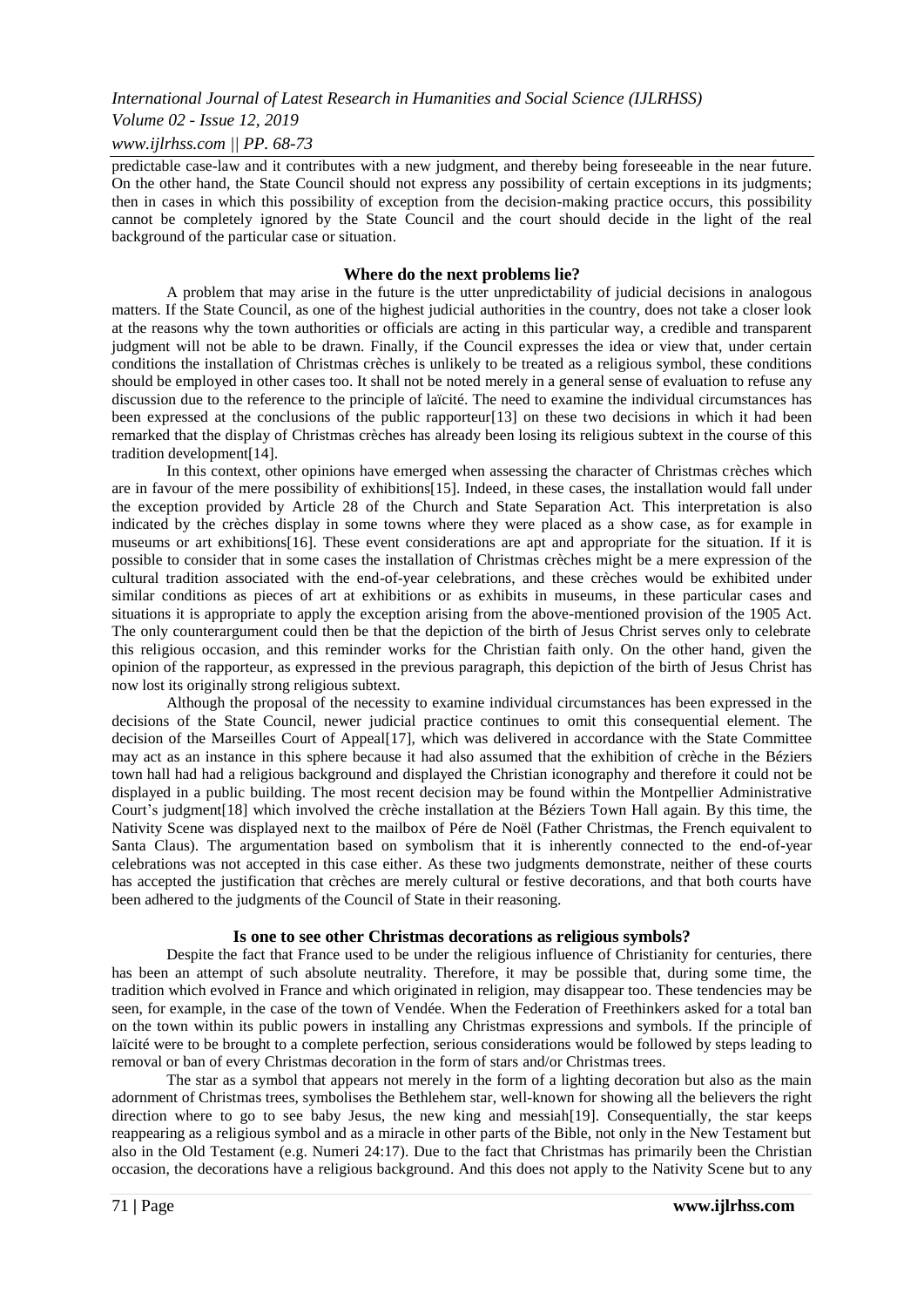# *Volume 02 - Issue 12, 2019*

## *www.ijlrhss.com || PP. 68-73*

ornaments in the form of stars, be it those above the crèche, Christmas trees or at the streets. According to another point of view, religious symbols could potentially threaten the French principle of laïcité and therefore, in extreme cases, the principle could be enforced and lead to banning the aforementioned in public spaces and public buildings for good.

The same could be predicted in case of Christmas trees since under certain circumstances, they might be regarded religious symbols, too[20]. These trees, given that they are evergreen species and are therefore all time green, may symbolise eternal life which embodies the so-called tree of life as obvious from the Bible[21]. One of the three possible origins of Christmas tree tradition contributes to this interpretation whilst claiming that the use of a Christmas tree as a decoration evolved in Germany in the 15<sup>th</sup> century. By that time, the medieval theatres used to perform in the squares and the "Paradise" was the most popular play. This performance was dedicated to the expulsion of Adam and Eve from the Garden of Eden, the Paradise. In this play, the Paradise was symbolised by firs decorated with apples of knowledge. Since that period of time, people have been decorating trees with apples in their homes, together with small white waffles symbolising Christ's body[22]. To no amazement, two other origins of Christmas tree tradition have been recognised more profoundly. While the first one originates in the pagan legends, the later one is being associated with Martin Luther.

#### **Conclusion**

Even though the last two examples may be seen as delivered ad absurdum, the fact is that even for the common Christmas tree or star decoration, a religious symbolism may be observed. And if France wanted to bring the principle of laïcité to perfection, it would also, as in the crèche judgments, have to ban these symbols at the same time. If this has really happened, and the town hall would have met the requirements of groups asking for a complete removal of all Christmas decorations from the streets during the holidays, all the traditions associated with these celebrations, are to disappear for good. Therefore, in my humble opinion, it is not necessary to ban any exhibition of crèches during Christmas because it still remains crucial to preserve cultural traditions.

In the two analysed cases, it was clear enough that while the French State Council was of a constant attitude, the court stated a completely dissimilar say in each case. In its decisions, it resembles a bit of similarities with the Canterbury tales since a variant story is always make up and perceived differently afterwards. That way of thinking would not be worthless, but once these unlike views on similar situations are not taken into account in the final denouement of the story. Although the imaginary tales are different, the sad ending is still the same then.

#### **References**

- [1] M. FROMONT, "La Liberté Religieuse et le Principe de Laïcité en France," Universal Rights in a World of Diversity, The Case of Religious Freedom, Acta 17, 2012, p. 307
- [2] Premier Ministre, "La Laïcité Aujourd´hui: Node d´orientation de l´Observatoire de la laïcité," Observatoire de la laïcité, 2014, p. 5
- [3] Included in Article 2 of the Constitution of 4 October 1958
- [4] M. FROMONT, "La Liberté Religieuse et le Principe de Laïcité en France" Universal Rights in a World of Diversity, The Case of Religious Freedom, Acta 17, 2012, p. 310
- [5] Law of 9th December 1905 on the separation of church and state. Available on [https://www.legifrance.gouv.fr/affichTexte.do?cidTexte=LEGITEXT000006070169&dateTexte=2008](https://www.legifrance.gouv.fr/affichTexte.do?cidTexte=LEGITEXT000006070169&dateTexte=20080306) [0306](https://www.legifrance.gouv.fr/affichTexte.do?cidTexte=LEGITEXT000006070169&dateTexte=20080306)
- [6] O. GUERLAC, "The Separation of Church and State in France," Political Science Quarterly, vol. 23. No. 2, 1908, p. 281
- [7] The idea of non-funding of churches, however, is not strictly adhered to, and this is also "sanctified" by the French Constitutional Court, which, in its decision n ° 2012-297 QPC of 21st February 2013, ruled that the lay state may continue in funding the church dignitaries in Alsace-Moselle. The decision is available on [http://www.conseil-constitutionnel.fr/conseil-constitutionnel/francais/les-decisions/acces](http://www.conseil-constitutionnel.fr/conseil-constitutionnel/francais/les-decisions/acces-par-date/decisions-depuis-1959/2013/2012-297-qpc/decision-n-2012-297-qpc-du-21-fevrier-2013.136084.html)[par-date/decisions-depuis-1959/2013/2012-297-qpc/decision-n-2012-297-qpc-du-21-fevrier-](http://www.conseil-constitutionnel.fr/conseil-constitutionnel/francais/les-decisions/acces-par-date/decisions-depuis-1959/2013/2012-297-qpc/decision-n-2012-297-qpc-du-21-fevrier-2013.136084.html)[2013.136084.html](http://www.conseil-constitutionnel.fr/conseil-constitutionnel/francais/les-decisions/acces-par-date/decisions-depuis-1959/2013/2012-297-qpc/decision-n-2012-297-qpc-du-21-fevrier-2013.136084.html)
- [8] P. REUTENAUER, "Nouveau Regime Des Cultes En France: Commentaire de la Loi Du 9 Decembre 1905 sur la séparation des Églises et de l'État," Du Bulletin-Commentaire des Lois Nouvelles et Décrets, 2. edition, 1906, p. 96
- [9] Commission de reflexion sur l'application du principe de laïcite dans la republique, "Rapport au President de la Republique," 2003
- [10] Decision of Conseil d´État N° 395122 of the 9th November 2016